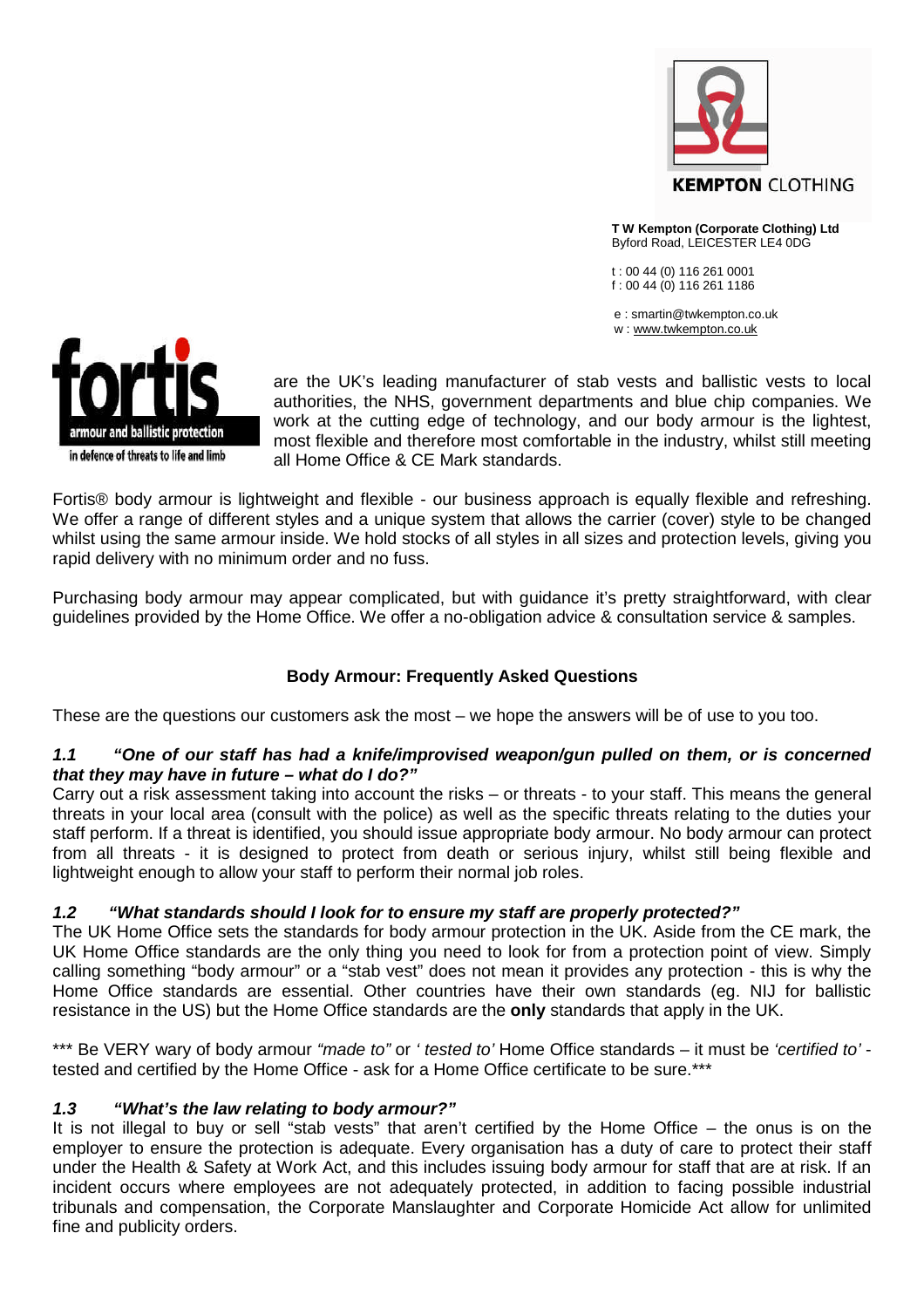# *1.4 "What's a "spike"? Do all stab vests protect from spikes?"*

An attack from a spiked implement such as screwdriver, chisel, ice pick, "shiv" or similar improvised weapon could be more likely than a knife. They're easier to obtain, and carry lesser legal consequences (if any) when found during as a result of a police search. Wherever there is a knife threat it is almost certain there will also be a spike threats, therefore it's important to ensure that a stab vest has Home Office certification for spike threats (SP1, SP2 etc) as well as knives (KR1, KR2 etc).

## *1.5 "If a vest protects from knives and/or guns, it must protect from syringes, yes?"*

No - it depends on the vest. There is no Home Office standard for syringes (the SP1 standard refers to spikes, not syringes). Because of the very fine needle point of a syringe, it will penetrate the majority of conventional body armour. Many stab vests with Home Office KR1 and SP1 certification can be penetrated by a syringe. To protect from this widespread and increasing threat, look for a supplier with specific syringe protection. Our armour WILL withstand hypodermic needle penetration.

## *1.6 "What is blunt trauma/impact based assault?"*

Whilst knives, spikes and guns present a more serious threat of death or serious injury, blunt trauma (blows from blunt objects such as baseball bats, bricks, even fire extinguishers) are probably the most likely threat your staff will face. However, because bricks and similar objects are thrown, they can easily land where the vest does not cover, so it is important to choose a lightweight, flexible armour that allows your staff to easily manoeuvre away from trouble in, and make clear that blunt trauma protection does not make them invulnerable in confrontation. There is no Home Office standard for blunt trauma – as with syringe protection, look for a supplier that specifically includes blunt trauma protection.

## *1.7 "My staff are concerned that stab vests will be "too heavy," what should I say?"*

As a good employer, manager or health and safety advisor you will want to ensure the comfort of your staff but without jeopardising their safety. You'll want to protect staff at risk by issuing Home Office certified body armour. However, with current technology it isn't possible to produce Home Office certified body armour that is as thin and lightweight as normal clothing. Like all management decisions, the best thing to do is look at the overall picture. If you research the Home Office certified armour (with syringe & blunt trauma protection if needed), as well as considering other comfort factors such as armour flexibility and heat control, you'll be doing everything you can to ensure the comfort and safety of your staff. If you give your staff the information you find during your research, they'll support your decision – after all, you want the same thing – their safety and comfort at work.

## *1.8 "Do stab vests have to be made to measure to be effective?"*

No. The safest armour will fit closely around the body, but armour doesn't need to be made to measure to provide adequate protection. 99% of wearers will fit in standard sizes S-3XL, and this is the way the majority of police forces in the UK issue their armour. For very tall wearers, it's advisable to purchase armour with extra length to ensure the lower internal organs are adequately covered, and for wearers outside the standard S-3XL and some bigger busted women, sometimes ladies who require a 'D' cup fitting or larger, special sizes are necessary both from a comfort and protection point of view.

## *1.9 "I heard that rigid/hardened armour offers more protection?"*

Wrong. In the 1980's all body armour was rigid or "hardened" – making it uncomfortable and difficult to move in. Thankfully, technology has moved on to the extent that flexible armour is now available that provides equal or greater protection from all threats (including blunt trauma or body blows, where flexible armour has the advantage of dissipating the blow around the whole of the armour). We recommend a "try before you buy" approach – ask for a sample of any body armour you're considering purchasing, to check for comfort doing everyday tasks for normal lengths of time such as sitting and standing, getting in and out of cars etc. Flexible armour will act like a sponge and soak up the trauma, whereas rigid armour will transmit the full force of the blow into the body.

#### *1.10 "Do the armour panels have to be replaced after a certain period of time?"*

**The** Warranty Period on our Fortis® KR1/SP1 stab and spike protective vests is **10 years,** after which period of time it should be replaced.

Armour that is **multi-purpose** (that is, handgun, knife and spike resistant HG1/KR1/SP1 or higher) carries an **initial 5 year warranty**; after this period it can be checked and recertified for a further 5 years for a modest cost *(similar to an MOT on a car)* to give a total life of 10 years.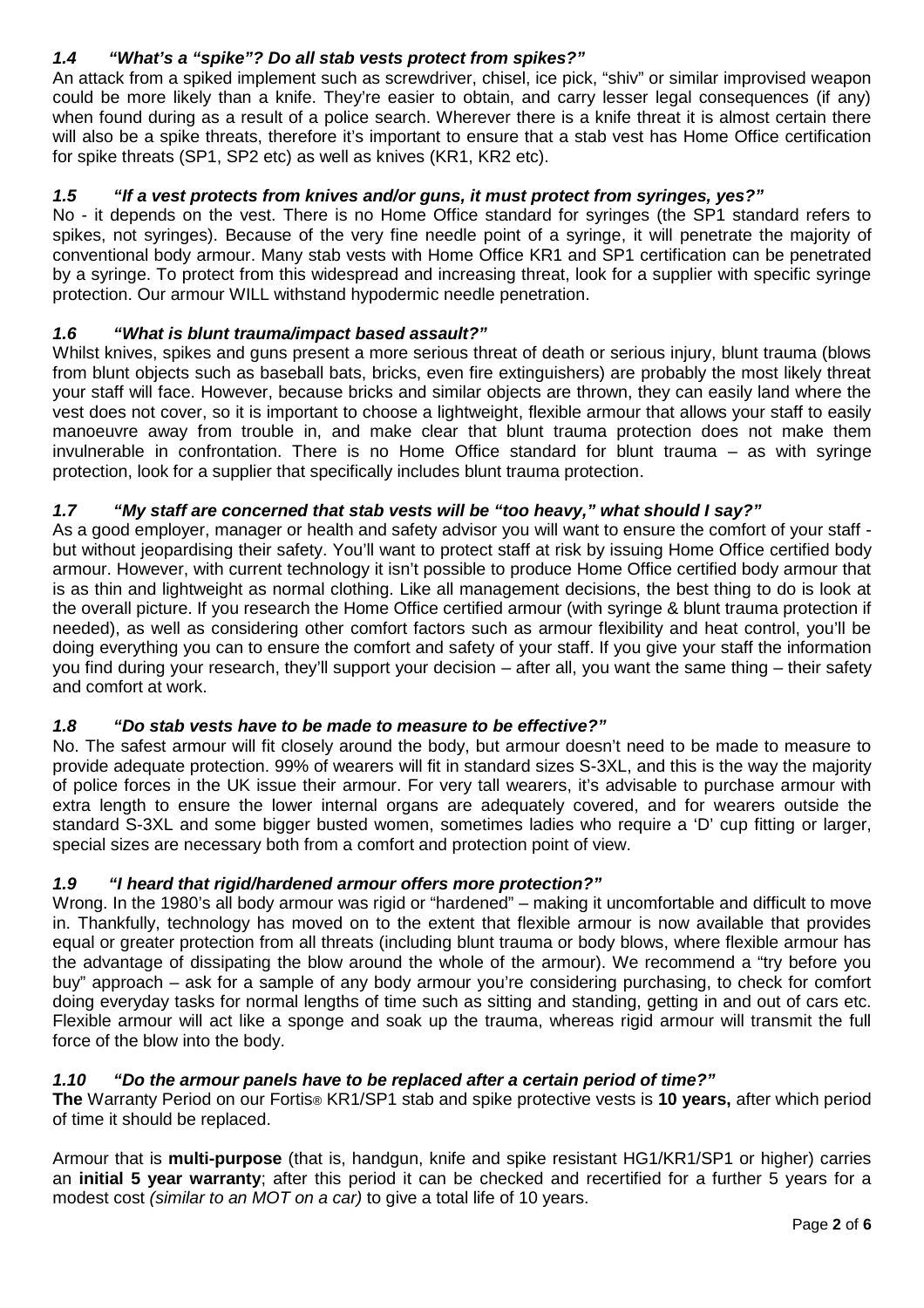#### *1.11 "I don't understand why the armour panels have to be replaced after this period if they are not damaged".*

The armour panels have to be replaced after this period even if they are not damaged because the material used in the vest will, over time, degrade. Remember, these are PPE items and they may be called on to prevent serious and life threatening injury and be subjected to extreme trauma. Put another way, you would not speed around a race circuit at 200 mph on a high powered motorbike, knowingly wearing a 10 year old crash helmet that had been generally abused and mistreated.

We're confident that if Fortis<sup>®</sup> armour that was older than the quaranteed period was involved in a situation, it would perform as expected…….but 'confident' wouldn't stand up in a court of law if someone was injured. We have a duty of care and a responsibility – as do our material suppliers – as do you -and we know that over a period of time the efficacy of the materials **will** tail off. That decay will be gradual, not seismic, but there WILL be a fall-off in performance. We build in to our calculations **massive** safety margins and, to cover everyone in the chain, from the raw material supplier right the way through to the end user, we (as do all reputable body armour manufacturers) stipulate a 'best before' date.

In a 'worst case' scenario, if an employee is seriously injured, or worse, whilst wearing armour in the normal course of their duties then you can be sure the Health & Safety Executive would quite rightly would take an extremely close interest – every aspect and element of the event would be subject to forensic examination and if it were to be found that the armour was beyond its 'best before date', the employer (and line manager) may face a charge of corporate manslaughter. Yes – this is 'worst-case' – but accidents are unpredictable events in terms of time and severity and body armour is a critical item of PPE equipment.

#### *1.12 "My staff are starting to ask for new ones all though they are not due to run out until later this year (if they are due every 5 years.)"*

Body armour doesn't have to be replaced by law, we're simply pointing out the possible consequences of a worst case situation and making you aware of the facts, but our advice would certainly be to change the armour packs after 5 years.

## *1.13 "We never changed them in the military, unless they had too many holes in them!"*

Definitely not the case any longer! Fact: body armour is now checked after EVERY tour of duty and the authorities operate a critically controlled system of body armour and ballistic plate refurbishment.

Our *Frequently Asked Questions* section covers the body armour basics. After that, deciding on your body armour comes down to three straightforward choices:

## **2. Determine the type of threat your staff will be likely to encounter**

Are your staff at risk from knives, or is there also a risk from guns? As well as your internal risk assessment, you may want to consult with the local police for confirmation of the type and level of threat in your particular area.

#### **3. Choose a protection level** The UK Home Office standards are explained below.

#### **3.1 Levels of Stab & Spike Protection:**

**3.1.1 KR1** (Knife Resistance Level 1) & SP1 (Spike Resistance Level 1) are the levels of stab and spike protection recommended by the Home Office for general police duties. KR1 (when combined with SP1 and syringe/needle protection) will provide adequate protection in the vast majority of situations.

#### **90% of standard 'patrol duty' protection is covered with KR1/SP1 or HG1/KR1/SP1 level protection.**

**3.1.2 KR2** (Knife Resistance Level 2) & SP2 (Knife Resistance Level 2) are the levels of stab and spike protection recommended by the Home Office for more dangerous police duties, such as armed patrol in higher risk scenarios, eg. patrolling at airports or escorting prisoners.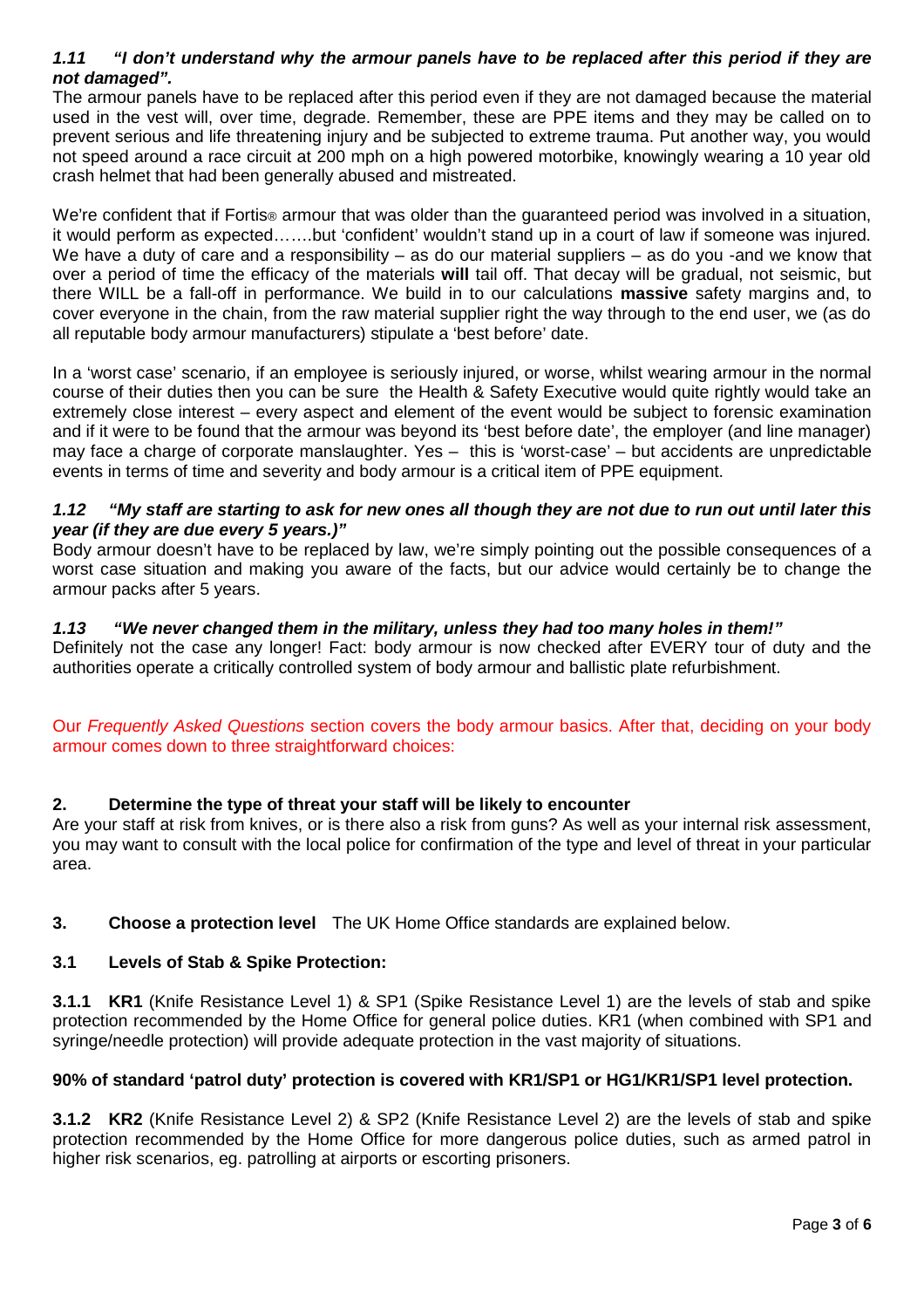**Knife Resistance** relates to edged weapons such as knives and axes. **Spike Resistance,** which is a separate threat and a separate Home Office standard, relates to spiked weapons such as screwdrivers, chisels and other improvised weapons. The different levels relate to the number of Joules of energy from a knife (KR) and spike (SP) thrust that a vest can withstand, tested mechanically in laboratory conditions.

## **3.2 Levels of Ballistic (bullet) Protection:**

**3.2.1 HG1** (Handgun Resistance Level 1) is the level of protection recommended by the Home Office for general police duties where handguns may be encountered and protects from standard ammunition fired from short-barrelled handguns.

**3.2.2 HG2** (Handgun Resistance Level 2) is the level of protection recommended by the Home Office for higher risk scenarios - tactical firearms teams, special forces - situations where sub machine guns may be encountered and protects against long barrelled handguns, 9mm carbines and sub machine guns.

*Please note that NIJ IIIA and other NIJ standards are American bullet resistance standards which have nothing to do with protection from knives or spiked weapons and do not apply to the UK market, which is regulated by the Home Office HG, KR and SP standards.*

Bullet protection is generally combined with knife and spike protection, providing what is sometimes called "dual purpose" body armour. Hence the typical body armour for general policing duties where handguns may be encountered is a HG1 + KR1 + SP1 vest.

#### **4. Choose a style**

It's important to choose a style your staff are happy with to ensure they wear their armour for the maximum time they're exposed to risks. If your staff won't wear their armour because it is inappropriate for their duties or because they have a strong objection to the way it looks, you've wasted time, money and effort.

Body armour styles are either covert (concealed, under the clothing) or overt (over the clothing). Each has pros and cons. With a covert style it's not obvious that a person is wearing body armour, but some people find them less comfortable as they're worn closer to the skin and offer fewer adjustment points. Overt styles are easier to don and doff, allow the weight to be distributed more easily around the body and are more comfortable, but can sometimes present the wrong image.

#### **4.1 Covert (**White or Black)

Discrete protection – when worn under the clothing our thin, lightweight highly flexible armour is concealed. Can also be worn over light clothing if preferred, as an overt style.

Fully adjustable at shoulders & sides, giving maximum comfort levels.

Heat management system - maximizes airflow, draws sweat & moisture away from the body.

**4.2 Hi Vis (**Hi Vis Yellow -*looks like a normal Hi Vis vest*), with epaulettes and bellowed pockets.

Dress it up - over shirt & tie for a smart, authoritative look. Dress it down - over a casual-shirt. Multiple adjustment points, offering superb comfort levels.

Heat management system - maximizes airflow, draws sweat & moisture away from the body. Belt loops – use to ensure comfortable weight distribution around the body.

#### **4.3 Waistcoat (**Black)

Smart look – looks like a waistcoat – the fact the wearer is wearing body armour is not obvious. Multiple adjustment points, offering superb comfort levels.

Heat management system - maximizes airflow, draws sweat & moisture away from the body.

#### **4.4 Patrol (**Black)

Smart ''uniform-style'', with epaulettes and bellowed lower pockets which can carry multiple items. Wear over uniform, or over civilian clothes, for a smart professional appearance. Multiple adjustment points, offering superb comfort levels.

Heat management system - maximizes airflow, draws sweat & moisture away from the body.

Belt loops – use to ensure comfortable weight distribution around the body.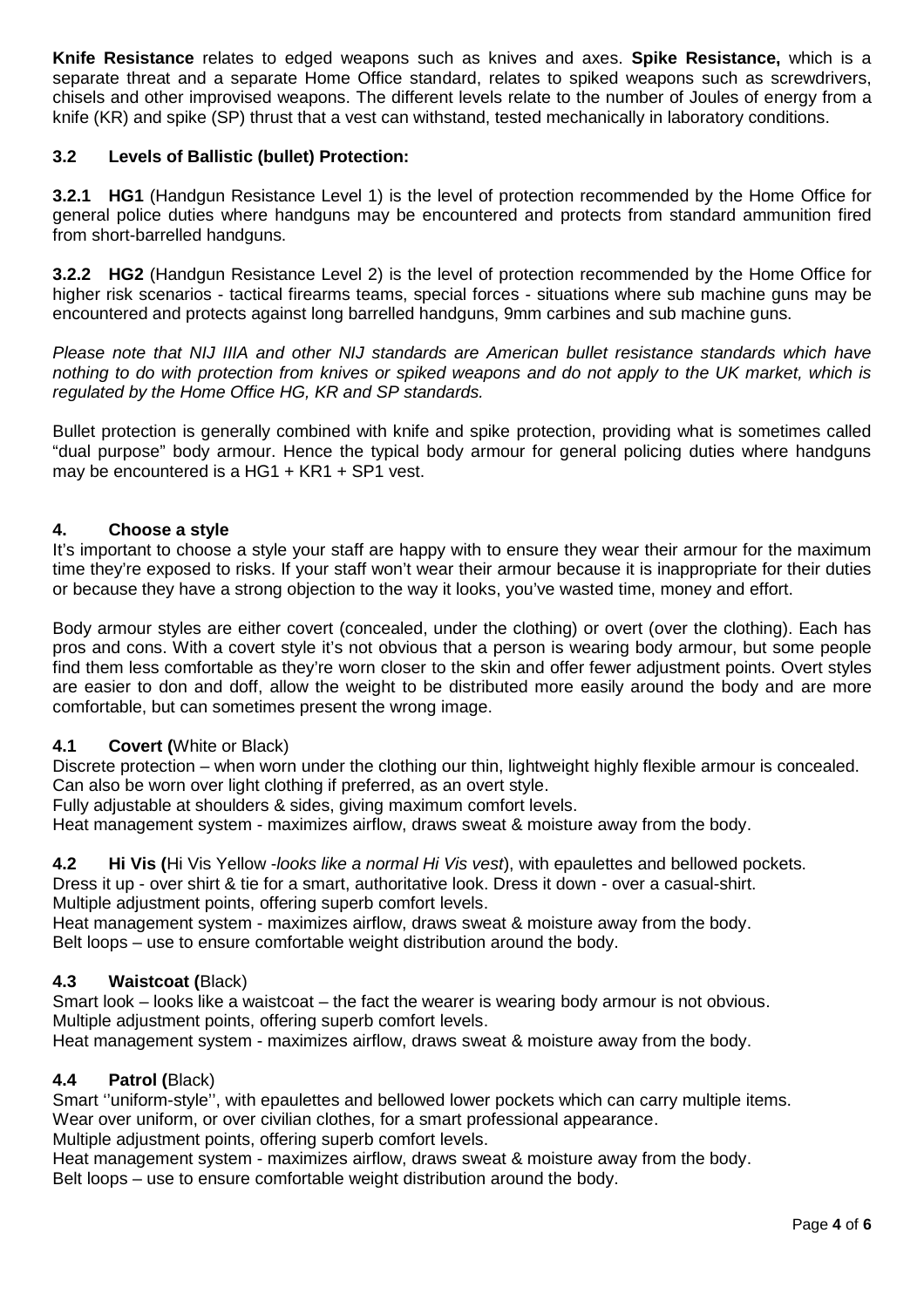# **4.5 General Purpose (**Black)

Fully adjustable at shoulders & sides, giving maximum comfort levels. Heat management system - maximizes airflow, draws sweat & moisture away from the body.

We can specially-make you a variation of any of the existing styles, whether you wish to vary the colours or other features, or we can come up with a completely new design for you.

### **4.6 Getting the right fit**

Fortis® body armour is unisex, and comes sized from XS to 3XL, with adjustment points to achieve an even closer fit. 90% of wearers, both male and female, can wear the above stock sizes comfortably and safely. For staff outside these sizes, we offer the following:

**4.7 Extra Tall Fittings:** Certain tall wearers over 6'2'' may require an Extra Tall fitting. This ensures the lower internal organs are sufficiently protected on tall wearers. If you're unsure, call us for further assistance.

**4.8 Extra Female Shaping:** recommended for female wearers requiring a 'D' cup fitting or larger. We suggest wearers try on a sample of our standard unisex vest first before ordering armour with extra female shaping which takes 4-6 weeks to produce. Your staff can speak directly with our female staff if preferred.

**4.9 Made to measure:** For staff outside the S-3XL chest and waist sizes.

## **5. A unique system that gives you the choice**

Fortis® body armour consists of two parts: ARMOUR PACK + CARRIER. Armour slides in & out simply & safely, allowing the carrier to be washed or changed to a different style.

Fortis® armour packs fit into any of our styles of carrier. Carriers can be bought separately. This unique flexible approach has a number of benefits and options:

- You can give your staff the choice of several styles depending on their personal preferences. By giving your staff a choice, you maximise the chances of them wearing armour when at risk and minimise wearer dissatisfaction and complaints.
- You can issue different styles to staff for the different duties they may perform at different times.
- You can replace worn out carriers as the armour is the most expensive part, this saves you money.
- All staff are equally protected by the same armour packs, only the carriers vary.

We keep life simple - everything is held in stock, so even if you order a different carrier style for every employee, all will be delivered at the same time. We'll even fit the Fortis® armour into the carriers for you.

#### **6. What's inside our armour packs? How do we make them so strong and lightweight?**

The material is an advanced composite of ultra-high-tensile fibres and thermoplastic resin with outstanding toughness and durability. Covered by a worldwide patent, the laminated material is a thin, flexible sheet, cut into shape and layered to give unrivalled protection, flexibility and manoeuvrability. Whereas non-laminated body armour needs a sealed protective layer to keep out moisture and water(which can damage or tear), Fortis® body armour is totally resistant to the effect of moisture and UV light.

#### **7. Other protection not covered the Home Office standards**

There is no Home Office standard for syringe protection, but Fortis® body armour provides a high level of resistance to syringes nevertheless. This is not the case with many suppliers.

Fortis® body armour provides excellent protection from blunt trauma (blows from fists, baseball bats, bricks etc), protecting the spine, ribs and organs from body blows and also from non-penetrating stabbing attacks which would otherwise be painful and could disable the wearer. Our flexible armour dissipates the energy from a blow around the whole of the armour pack, minimising local impact.

All Fortis® armour has the following features which combine with the above to make it unrivalled: